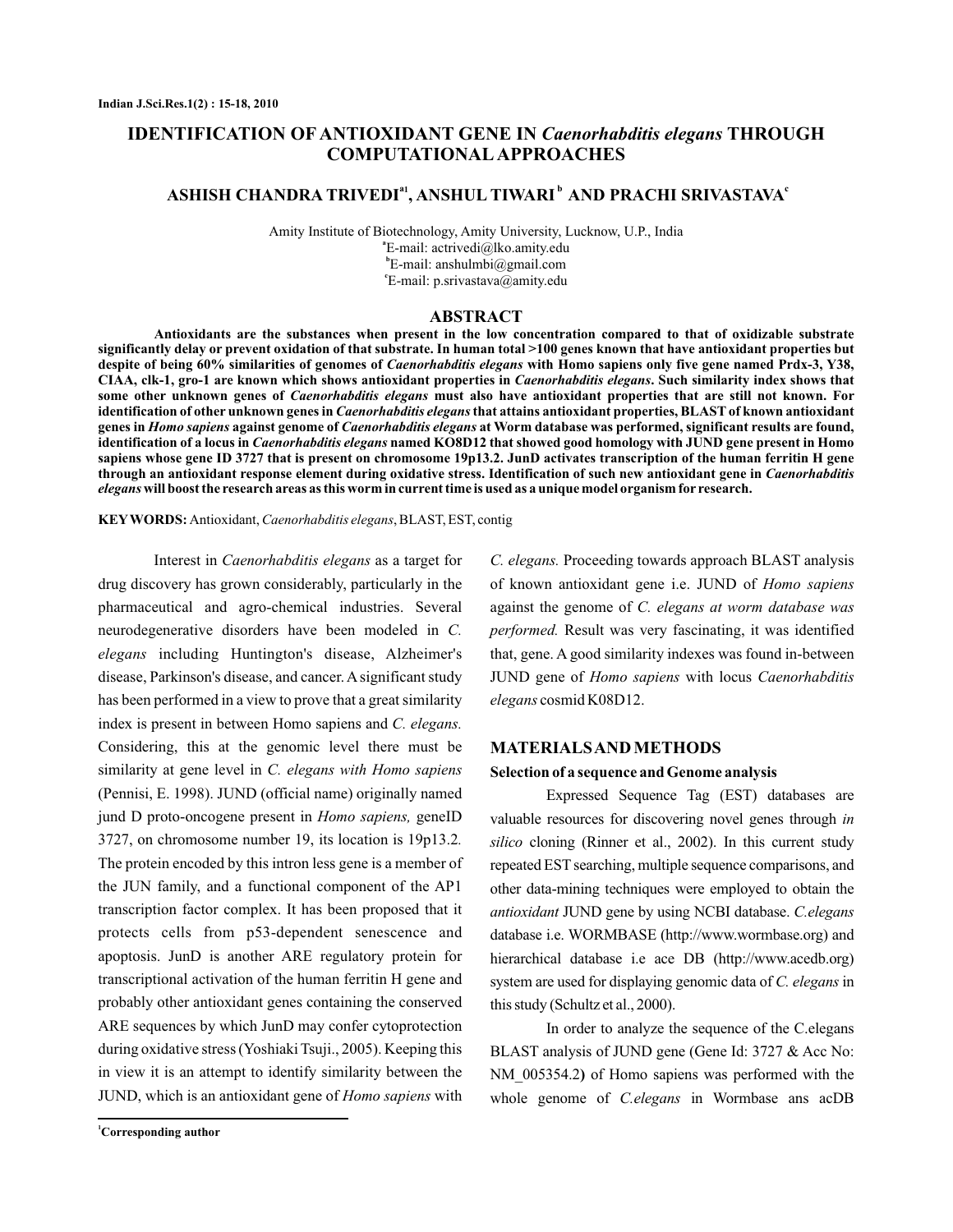#### TRIVEDI ET AL.: IDENTIFICATION OF ANTIOXIDANT GENE IN Caenorhabditis elegans THROUGH COMPUTATIONAL ...

database. Sequence of interest was obtained from worm base database through data mining techniques. In continuation Intron and Exon has been identified by using gene finder tool (http://wwwbioscience.org/urllists/genefind.htm) and genscan (http://genes.mit.edu/GENSCAN.html) for the identification of coding sequences CDS. CpG Island is important in gene identifications and predicted by WebGene. (Http://125.itba.mi.cnr.it/cgi-bin/wwwcpg.pl) (Milanesi and Rogozin, 1999)

# **RESULTSAND DISCUSSION**

# **Nucleotide sequence analysis**

Sequence of interest is retrieved from wormbase database through data mining techniques specifically by analysis frequent pattern, sequential patterns and structured patterns. Association and correlation methods are also adopted during data mining. Further Selection of a known antioxidant gene i.e. JUND of *Homo sapiens* is selected due to its significant role as potent antioxidant expression as well as showing importance in different metabolic regulations. Due to the experimental attributes of *C. elegans* that make it successful in research laboratories also make it a favorable model organism in current time (Gelain, et al *.,* 2009). The selected gene i.e. JUND shows 55% identities with KO8D12 of Caenorhabditis elegans after BLAST analysis and the score obtained for first HSP are in given table 1.

## **Table1: Score obtained for first HSP**

| <b>Plus Strand HSP</b> | Score: 429 (70.1 bits) | <b>Expected Threshold: 2.9e-10</b> |
|------------------------|------------------------|------------------------------------|
| Identities $= 55\%$    | Positives $= 50\%$     | $Strand = Plus / Plus$             |

There are four plus strands HSP, first HSP have 55% identities where as second also has identities of 50%. The first HSP start from 26768 and end at 27757, the second HSP starts from 27092 and end at 27878bps.The map generated through BLAST at there expected threshold value 0.01(default) from *C.elegans* database are shown fig1.

Through frequent pattern, sequential patterns data mining techniques locus AC006672 named K08D12 was identified showing 55% identities against JUND and indicates that this locus shows antioxidant properties similar to that of JUND gene of *Homo sapiens* in Fig1. So Cosmid K08D12 sequence (Acc no: AC006672.2, Locus:

AC006672) selected as a target sequence and identified there CDS with help of online server GENSCAN. Further CpG Island was predicted by Web Gene. The predicted CDS shows two island first start from 3107 and end at 3328 bps. Where as the second island start from 3396 and end at 3646 base pairs. The G+C % of first Island is 50% and the observed value is 9 where as the second island shows the percentile less than it i.e. approximately 49% and its observed value is 6.

CpG\_island 26586.26812

/note="CpG island:  $\%C+G=$ " 65; % CpG= 6, Obs./Exp. $= 0.62$ 

CpG\_island 26880.27838

/note="CpG island:  $\%C+G=$ " 65;  $\%CpG= 6$ , Obs./Exp.= $0.63$ 

The predicted site of the coding region for the gene, predicted by gene scan is showing in Fig2. Although JunD gene of different organisms has been identified, but there is no report on JUND gene structure and its function, as key electron donor in the defense against oxidizing agents and in reductive biosynthetic reactions in C. elegans till now (Rees et al, 1997). As steps are going ahead in area of functional genomics scientist are trying to get new and more appropriate models for genomic studies. C. elegans which is a good model organism is used for structural and functional studies.

Identification of new gene for antioxidant in Caenorhabditis elegans will boost the research work because this worm, approximately 1 mm long, has a short generation time and is transparent, which made it a unique model organism for research (Gelain et al. 2009). During the course of study identification of novel C.elegans JunD gene through bioinformatics approaches was carried out. It was found that this gene located within contig K08D12 of C.elegans genome. Similar kind of findings for gene G6PD has already been done in *C.elegans* by adopting the same protocol. (Jitendra et al., 2007). This comparative structural genomic study may lead to a better approach for Caenorhabditis elegans as a model organism for oxidative stress mediated studies .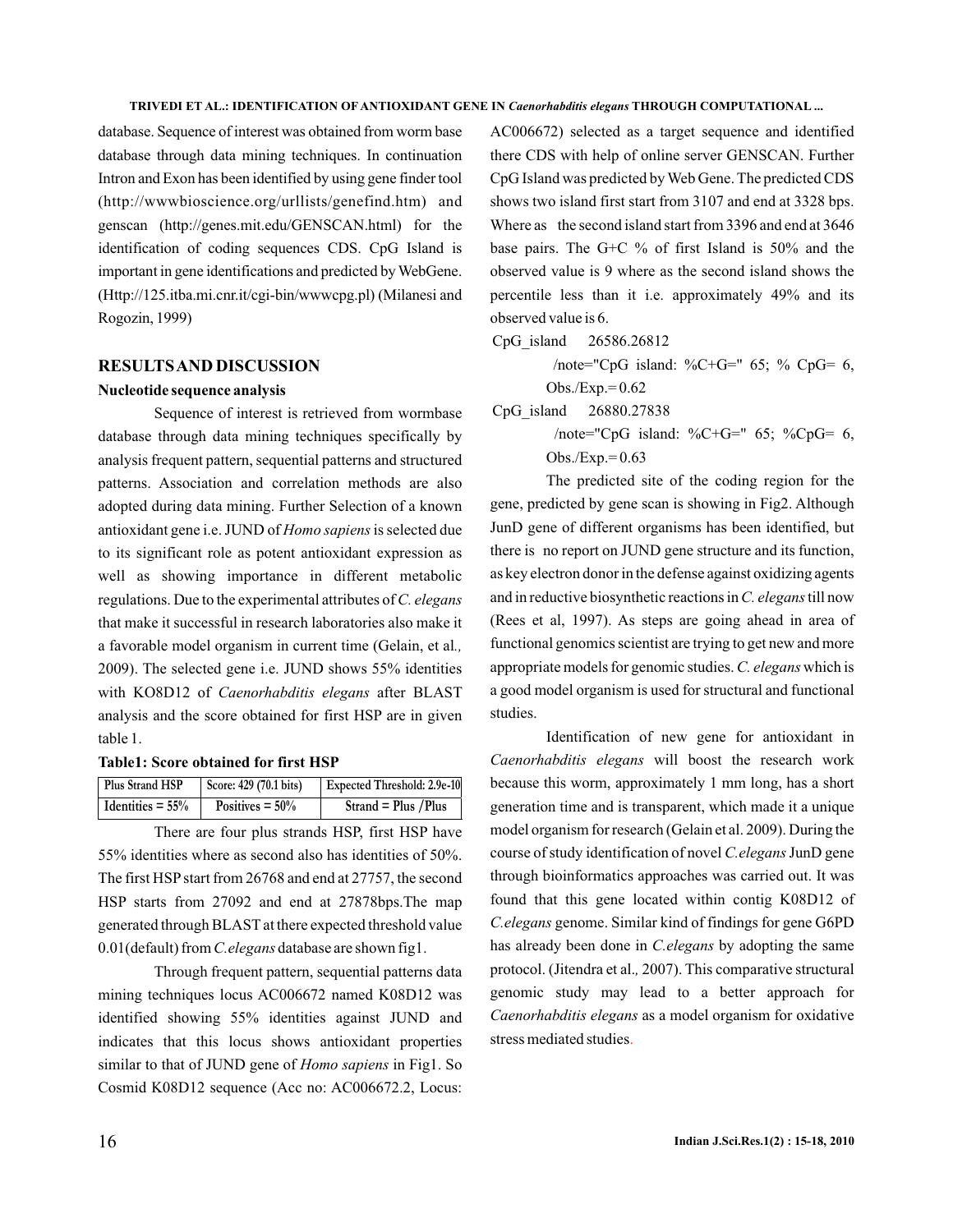#### TRIVEDI ET AL.: IDENTIFICATION OF ANTIOXIDANT GENE IN Caenorhabditis elegans THROUGH COMPUTATIONAL ...

# **ACKNOWLEDGEMENTS**

We wish to express our acknowledgement to Mr. Aseem Chauhan, Additional President, RBEF parent organization of Amity University Uttar Pradesh (AUUP) and chairman of Amity University Lucknow Campus; Maj. Gen. K.K Ohri, AVSM(Retd.), Director General of AUUP-Lucknow Campus; and Asstt. Professor Dr. Rajesh K. Tiwari, Deputy Director & Head, Amity Institute of Biotechnology, Lucknow for providing their Valuable support and encouragement throughout the work**.**



**Fig2: Predicted coding region by Gene Scan server**

## **REFERENCES**

- Clement P. M., Henderson C. A., Jenkins Z. A., Smit McBride Z., Wolff E. C., Hershey J. W., Park M. H. and Johansson H. E.; 2003. Identification and characterization of eukaryotic initiation factor 5A-2. Eur. J. Biochem., 270: 4254-4263.
- Florea L., Hartzell G., Zhang Z., Rubin G. M. and Miller W.; 1998. A computer program for aligning a cDNA Sequence with a genomic DNA sequence. Genome Res., 8: 967-974.
- Gardiner Garden M. and Frommer M.; 1987. CpG islands in vertebrate genomes. J. Mol. Biol., 196: 261-282.
- Gelain D.P., Dalmolin R. J., Belau V.L., Moreira J. C., Klamt F. and Castro M.A.; 2009. A systematic review of human antioxidant genes. Frontiers in Bioscience, 14: 4457-4463.
- Jitendra N., Prachi S., Alpana V. and Shakti S.;2007. In Silico Identification of Antioxidant gene G6PD in . Online Journal of *Caenorhabditis elegans* Bioinformatics, **8(1):** 61-73.
- Milanesi L., Dangelo D. and Rogozin I. B.; 1999. Gene Builder: interactive in silico prediction of gene structure. Bioinformatics, 15: 612-621.
- Pennisi E.; 1998. Worming secrets from the *C. elegans* genome. Science, 282: 1972-1974.